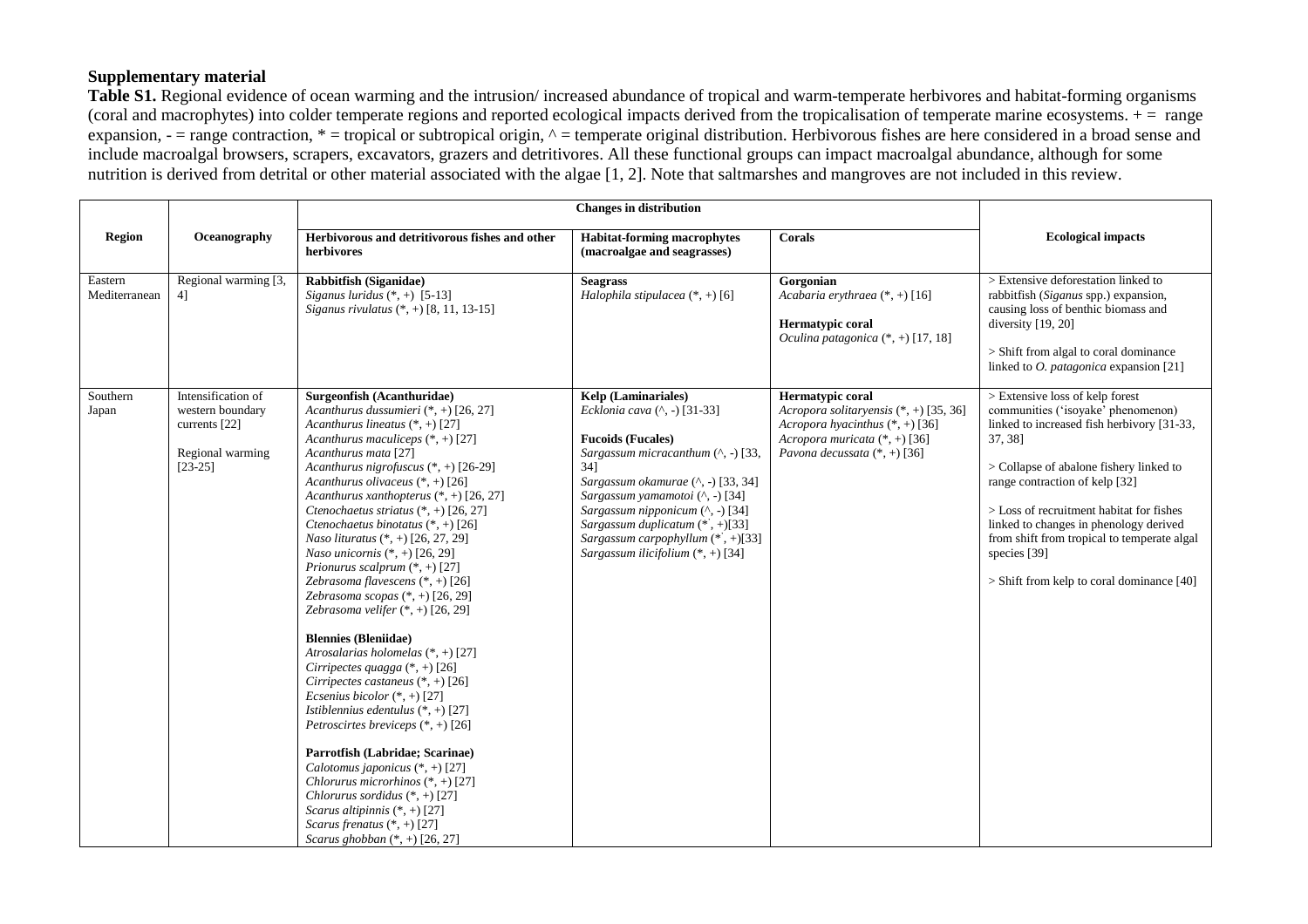|                            |                                                                                                                          | <b>Changes in distribution</b>                                                                                                                                                                                                                                                                                                                                                                                                                                                                                                                                                                                                                                                                                                                                                                                                                                         |                                                                   |                                                                                          |                                                                                                    |
|----------------------------|--------------------------------------------------------------------------------------------------------------------------|------------------------------------------------------------------------------------------------------------------------------------------------------------------------------------------------------------------------------------------------------------------------------------------------------------------------------------------------------------------------------------------------------------------------------------------------------------------------------------------------------------------------------------------------------------------------------------------------------------------------------------------------------------------------------------------------------------------------------------------------------------------------------------------------------------------------------------------------------------------------|-------------------------------------------------------------------|------------------------------------------------------------------------------------------|----------------------------------------------------------------------------------------------------|
| <b>Region</b>              | Oceanography                                                                                                             | Herbivorous and detritivorous fishes and other<br>herbivores                                                                                                                                                                                                                                                                                                                                                                                                                                                                                                                                                                                                                                                                                                                                                                                                           | <b>Habitat-forming macrophytes</b><br>(macroalgae and seagrasses) | Corals                                                                                   | <b>Ecological impacts</b>                                                                          |
| Southern<br>Japan (cont'd) |                                                                                                                          | Scarus niger $(*, +)$ [27]<br>Scarus ovifrons (*, +) [27]<br>Scarus prasioganthos $(*, +)$ [26, 27]<br>Scarus rivulatus $(*, +)$ [27]<br>Scarus rubroviolaceus $(*, +)$ [27]<br>Sea chubs (Kyphosidae)<br>Kyphosus vaigiensis $(*, +)$ [27]<br><b>Angelfish (Pomacanthidae)</b><br>Centropyge tibicen $(*, +)$ [26]<br>Centropyge vrolikii $(*, +)$ [26]<br>Centropyge heraldi $(*, +)$ [27]<br>Damselfish (Pomacentridae)<br>Dischistodus prosopotaenia $(*, +)$ [28]<br>Pomacentrus alexanderae (*, +) [28]<br>Pomacentrus bankanensis $(*, +)$ [26]<br>Pomacentrus chrysurus $(*, +)$ [27]<br>Plectroglyphidodon lacrymatus (*, +) [26-28]<br>Plectroglyphidodon leucozonus $(*, +)$ [27]<br>Stegastes altus $(*, +)$ [27]<br>Stegastes fasciolatus $(*, +)$ [27]<br>Rabbitfish (Siganidae)<br>Siganus fuscescens $(*, +)$ [27, 30]<br>Siganus spinus $(*, +)$ [27] |                                                                   |                                                                                          |                                                                                                    |
| Eastern North<br>America   | Intensification of<br>western boundary<br>currents [22]<br>Regional cooling<br>between Florida and<br>Cape Hatteras [25] | Surgeonfish (Acanthuridae)<br>Acanthuridae (species not detailed) $(*, +)$ [41]<br>Acanthurus bahianus $(*, +)$ [42]<br>Acanthurus chirurgus $(*, +)$ [42]<br>Acanthurus coeruleus $(*, +)$ [42]<br>Parrotfish (Labridae; Scarinae)<br>Scarinae (species not detailed) $(*, +)$ [41, 42]<br>Nicholsina usta (*, +) [41]<br>Sparisoma viride $(*, +)$ [41]<br>Damselfish (Pomacentridae)<br>Pomacentrus partitus $(*, +)$ [42]<br>Stegastes variabilis (*, +) [42]<br><b>Green turtles</b><br>Chelonia mydas $(*, +)$ [43, 44]<br><b>Manatees</b><br>Trichechus manatus $(*, +)$ [45, 46]                                                                                                                                                                                                                                                                               | No data                                                           | Hermatypic corals<br>Acropora cerviconis $(*, +)$ [47]<br>Acropora palmata $(*, +)$ [47] | > Increased seagrass herbivory by<br>parrotfishes of tropical origin, e.g.<br>Nicholsina usta [48] |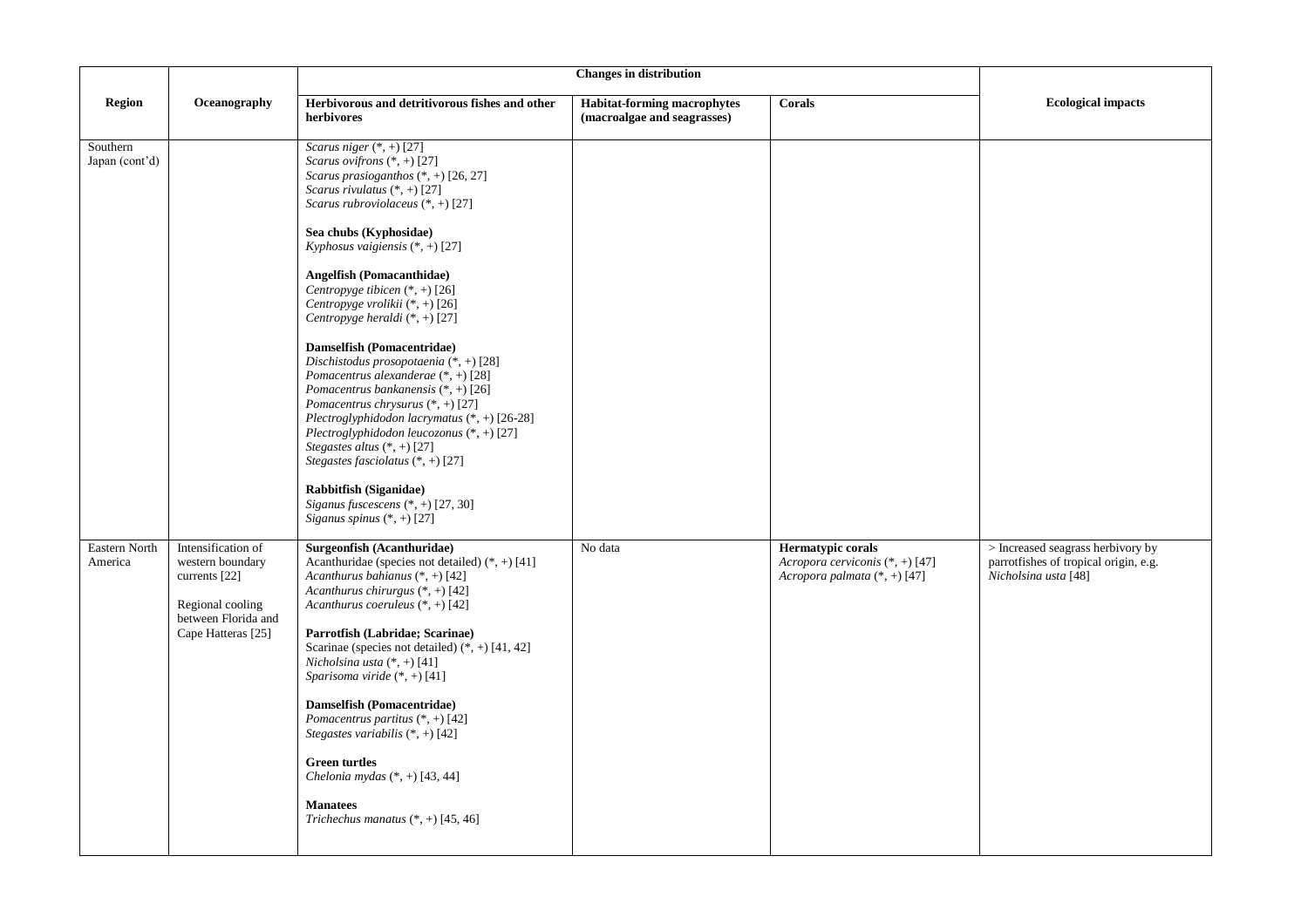|                      |                                                                                                 | <b>Changes in distribution</b>                                                                                                                                                                                                                                                                                                                                                                                                                                                                                                                                                                                                                                                                                                                                                                                                                                                                                                                                                                                                                                                                                                                                                                           |                                                                                                                                                                                                                                                                  |                                                                                                                                                                          |                                                                                                                                                                                                                                                                                                                                |
|----------------------|-------------------------------------------------------------------------------------------------|----------------------------------------------------------------------------------------------------------------------------------------------------------------------------------------------------------------------------------------------------------------------------------------------------------------------------------------------------------------------------------------------------------------------------------------------------------------------------------------------------------------------------------------------------------------------------------------------------------------------------------------------------------------------------------------------------------------------------------------------------------------------------------------------------------------------------------------------------------------------------------------------------------------------------------------------------------------------------------------------------------------------------------------------------------------------------------------------------------------------------------------------------------------------------------------------------------|------------------------------------------------------------------------------------------------------------------------------------------------------------------------------------------------------------------------------------------------------------------|--------------------------------------------------------------------------------------------------------------------------------------------------------------------------|--------------------------------------------------------------------------------------------------------------------------------------------------------------------------------------------------------------------------------------------------------------------------------------------------------------------------------|
| <b>Region</b>        | Oceanography                                                                                    | Herbivorous and detritivorous fishes and other<br>herbivores                                                                                                                                                                                                                                                                                                                                                                                                                                                                                                                                                                                                                                                                                                                                                                                                                                                                                                                                                                                                                                                                                                                                             | <b>Habitat-forming macrophytes</b><br>(macroalgae and seagrasses)                                                                                                                                                                                                | Corals                                                                                                                                                                   | <b>Ecological impacts</b>                                                                                                                                                                                                                                                                                                      |
| Eastern<br>Australia | Intensification of<br>western boundary<br>currents [22, 49]<br>Regional warming<br>[25, 50, 51] | Surgeonfish (Acanthuridae)<br>Acanthurus dussumieri $(*, +)$ [52]<br>Acanthurus lineatus $(*, +)$ [52]<br>Acanthurus nigrofuscus $(*, +)$ [52]<br>Acanthurus olivaceus $(*, +)$ [52, 53]<br>Acanthurus pyroferus $(*, +)$ [54]<br>Acanthurus triostegus $(*, +)$ [52, 53, 55]<br>Acanthurus xanthopterus [52]<br>Ctenochaetus binotatus [52]<br>Ctenochaeuts striatus [52]<br><i>Naso unicornis</i> $(*, +)$ [52, 53]<br>Zebrasoma flavescens $(*, +)$ [52]<br>Zebrasoma velifer $(*, +)$ [52]<br><b>Blennies (Bleniidae)</b><br>Aspidontus dussumieri $(*, +)$ [54]<br>Parrotfish (Labridae; Scarinae)<br><i>Scarus altipinnis</i> $(*, +)$ [56]<br>Scarus chameleon $(*, +)$ [52]<br>Scarus ghobban $(*, +)$ [56]<br><b>Angelfish (Pomacanthidae)</b><br>Centropyge flavicauda $(*, +)$ [52]<br>Centropyge tibicen $(*, +)$ [52-54]<br>Centropyge vrolikii $(*, +)$ [52, 53]<br>Damselfish (Pomacentridae)<br>Parma oligolepis $(*, +)$ [52]<br>Plectroglyphidodon lacrymatus $(*, +)$ [52, 53]<br>Plectroglyphidodon leucozonus $(*, +)$ [52, 53, 55]<br>Pomacentrus bankanensis $(*, +)$ [52, 53]<br>Pomacentrus wardi (*, +) [52, 53]<br>Rabbitfish (Siganidae)<br>Siganus fuscescens $(*, +)$ [52] | <b>Kelp</b> (Laminariales)<br>Ecklonia radiata $( \wedge, - )$ [57]<br>(Malcolm & Vergés, unpubl. data)<br><b>Fucoids (Fucales)</b><br>Durvillaea potatorum $($ ^, -) [57]<br>Phyllospora comosa (^, -) [57]<br><b>Seagrass</b><br>Halophila minor $(*, +)$ [58] | <b>Hermatypic corals</b><br>Acropora intermedia $(*, +)$ [59]<br>Acropora microlados $(*, +)$ [59]<br>Acropora monticulosa (*, +) [59]<br>Acropora gemmifera (*, +) [59] | > Extensive deforestation linked to<br>expansion of the sea urchin<br>Centrostephanus rodgersii, causing a shift<br>from canopy algae to urchin barrens and<br>inducing loss of diversity [60-62]<br>> Community shift from kelp-dominated<br>communities to turf due to fish grazing<br>(Malcolm, Vergés et al. unpubl. data) |
| Western<br>Australia | Intensification of<br>western boundary<br>currents [22]<br>Regional warming<br>$[25, 63-66]$    | Surgeonfish (Acanthuridae)<br>Acanthurus nigrofuscus $(*, +)$ [67]<br>Acanthurus triostegus $(*, +)$ [67, 68]<br>Acanthurus dussumieri $(*, +)$ [69]<br>Naso unicornis $(*, +)$ [67]<br><b>Blennies (Bleniidae)</b><br>Entomacrodus striatus $(*, +)$ [67]<br>Omobranchus germaini $(*, +)$ [67]<br><i>Petroscirtes mitratus</i> $(*, +)$ [67]<br><b>Batfish</b> (Ephippidae)<br>Platax teira <sup>a</sup> (*, +) [67, 69]                                                                                                                                                                                                                                                                                                                                                                                                                                                                                                                                                                                                                                                                                                                                                                               | <b>Kelp</b> (Laminariales)<br>Ecklonia radiata (^, -) (Wernberg,<br>unpubl. data)<br><b>Fucoids (Fucales)</b><br>Scytothalia dorycarpa (^, -) [71, 72]<br>Sargassum spp. $(*, +)$ (Wernberg,<br>unpubl. data)                                                    | <b>Hermatypic corals</b><br>Goniopora norfolkensis $(*, +)$ [73]                                                                                                         | > Community shift from kelp and fucoid<br>dominated canopies towards turf [65]                                                                                                                                                                                                                                                 |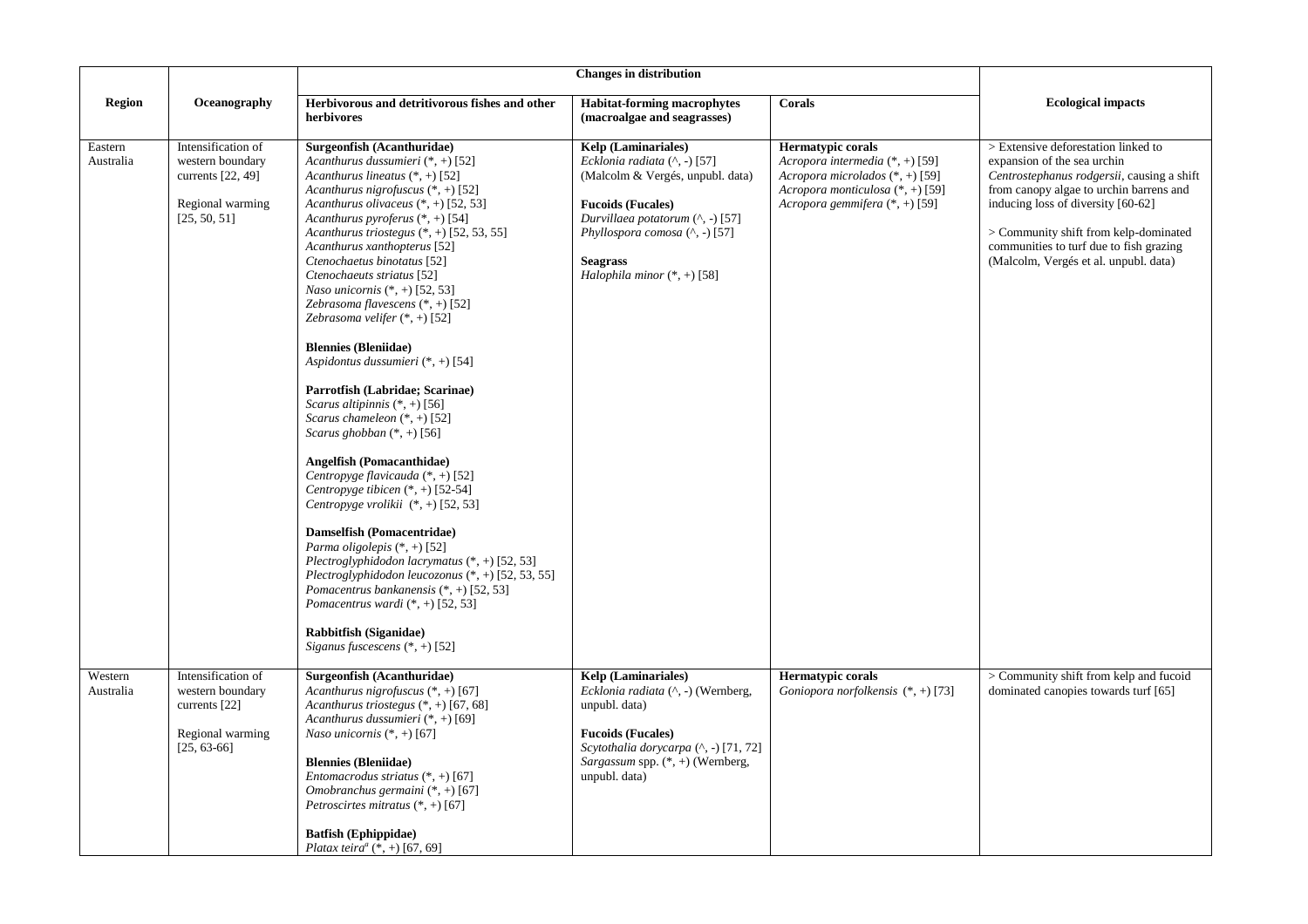| <b>Region</b><br>Oceanography<br>Herbivorous and detritivorous fishes and other<br><b>Habitat-forming macrophytes</b><br>Corals<br><b>Ecological impacts</b><br>(macroalgae and seagrasses)<br>herbivores<br><b>Gobies</b> (Gobiidae)<br>Amblygobius phalaena $(*, +)$ [67]<br>Damselfish (Pomacentridae)<br>Plectroglyphidodon leucozonus (*, +) [67, 68]<br>Stegastes obreptus $(*, +)$ [67]<br>Parma occidentalis (*, +) [65]<br>Western<br>Parrotfish (Labridae; Scarinae)<br>Chlorurus gibbus (*, +) [67]<br>Australia<br>Chlorurus sordidus $(*, +)$ [67]<br>(cont <sup>2</sup> d)<br>Scarus ghobban $(*, +)$ [67]<br>Scarus festivus $(*, +)$ [67]<br>Scarus schlegeli (*, +) [67]<br>Scarus frenatus $(*, +)$ [70]<br>Scarus prasiognathus (*, +) [70]<br>Scarus psittacus (*, +) [69]<br>Rabbitfish (Siganidae)<br>Siganus fuscescens (*, +) [67]<br>Siganus canaliculatus $(*, +)$ [70]<br>Southeast<br>Intensification of<br>No data<br>No data<br>No data<br>Surgeonfish (Acanthuridae)<br>Acanthurus xanthopterus (*, +)[74]<br>Africa<br>western boundary<br>currents [22]<br>Intensification of the<br>Agulhas current [74]<br>Regional warming<br>[25, 75, 76]<br>Intensification of<br>Surgeonfish (Acanthuridae)<br>No data<br>Eastern South<br>No data<br>No data<br>America<br>western boundary<br>Acanthurus coeruleus $(*, +)$ [77]<br>currents $[22, 25]$<br>Acanthurus monroviae $(*, +)$ [78]<br>Leatherjackets (Pomacanthidae)<br>Aluterus scriptus $(*, +)$ [79]<br>Damselfish (Pomacentridae)<br>Stegastes partitus $(*, +)$ [77] |  |  |  |  |
|---------------------------------------------------------------------------------------------------------------------------------------------------------------------------------------------------------------------------------------------------------------------------------------------------------------------------------------------------------------------------------------------------------------------------------------------------------------------------------------------------------------------------------------------------------------------------------------------------------------------------------------------------------------------------------------------------------------------------------------------------------------------------------------------------------------------------------------------------------------------------------------------------------------------------------------------------------------------------------------------------------------------------------------------------------------------------------------------------------------------------------------------------------------------------------------------------------------------------------------------------------------------------------------------------------------------------------------------------------------------------------------------------------------------------------------------------------------------------------------------------------------------------------------------------------------|--|--|--|--|
|                                                                                                                                                                                                                                                                                                                                                                                                                                                                                                                                                                                                                                                                                                                                                                                                                                                                                                                                                                                                                                                                                                                                                                                                                                                                                                                                                                                                                                                                                                                                                               |  |  |  |  |
|                                                                                                                                                                                                                                                                                                                                                                                                                                                                                                                                                                                                                                                                                                                                                                                                                                                                                                                                                                                                                                                                                                                                                                                                                                                                                                                                                                                                                                                                                                                                                               |  |  |  |  |
|                                                                                                                                                                                                                                                                                                                                                                                                                                                                                                                                                                                                                                                                                                                                                                                                                                                                                                                                                                                                                                                                                                                                                                                                                                                                                                                                                                                                                                                                                                                                                               |  |  |  |  |
| Parrotfish (Labridae; Scarinae)<br>Scarus trispinosus (*, +) [77]<br>Scarus zelindae $(*, +)$ [80]<br>Sparisoma amplum (*, +) [77]<br><sup>a</sup> Not a strict herbivore and may not digest algae, but could be important remover of large fleshy algae in the process of searching for invertebrates [81]                                                                                                                                                                                                                                                                                                                                                                                                                                                                                                                                                                                                                                                                                                                                                                                                                                                                                                                                                                                                                                                                                                                                                                                                                                                   |  |  |  |  |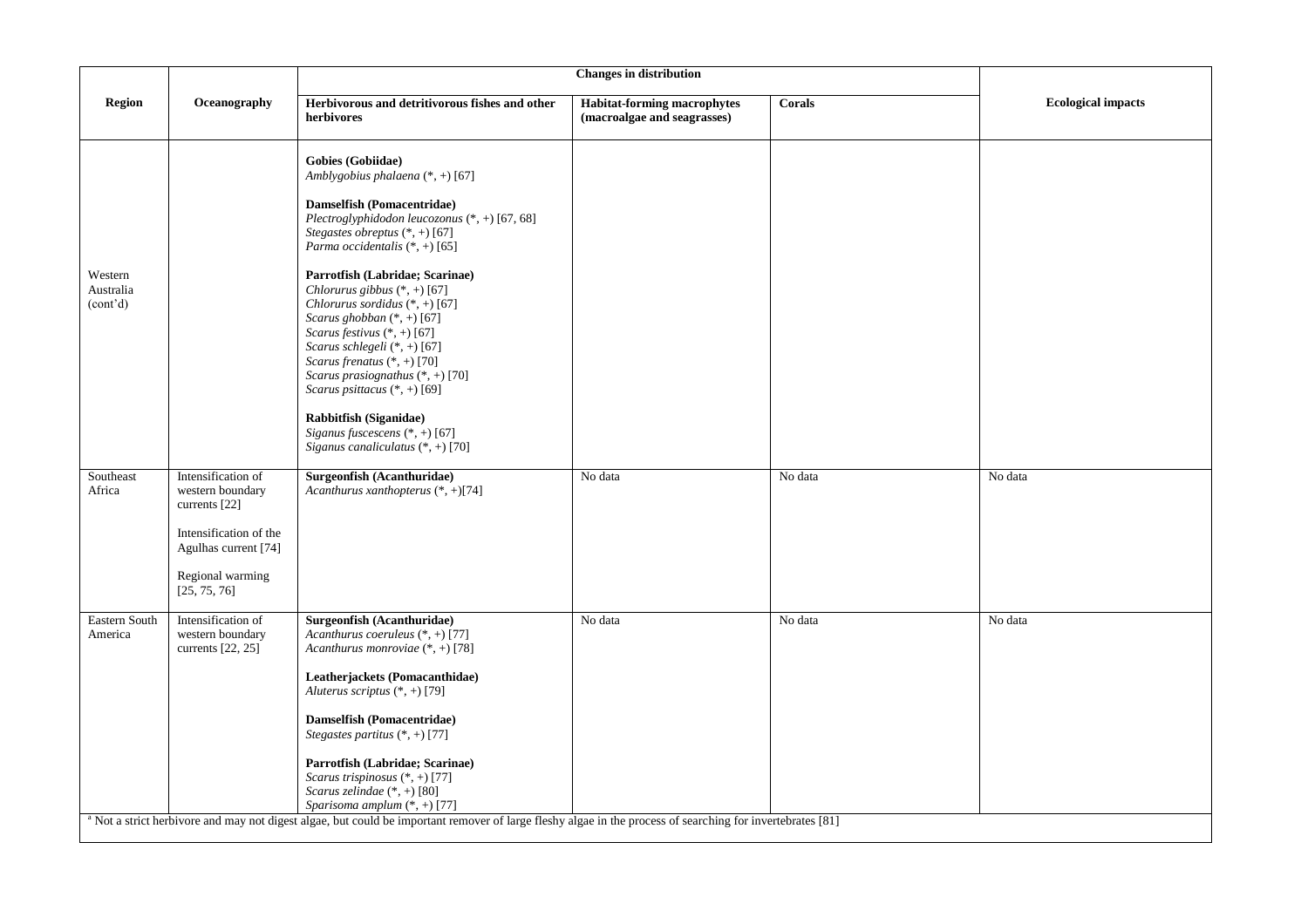## **References**

<span id="page-4-0"></span>1. Choat J.H., Clements K.D., Robbins W.D. 2002 The trophic status of herbivorous fishes on coral reefs - I: Dietary analyses. *Mar Biol* **140**(3), 613-623. (doi:10.1007/s00227-001-0715-3).

<span id="page-4-1"></span>2. Choat J.H., Robbins W.D., Clements K.D. 2004 The trophic status of herbivorous fishes on coral reefs - II. Food processing modes and trophodynamics. *Mar Biol* **145**(3), 445-454. (doi:10.1007/s00227-004-1341-7).

<span id="page-4-2"></span>3. Nykjaer L. 2009 Mediterranean Sea surface warming 1985-2006. *Clim Res* **39**(1), 11-17. (doi:10.3354/cr00794).

<span id="page-4-3"></span>4. Skliris N., Sofianos S., Gkanasos A., Mantziafou A., Vervatis V., Axaopoulos P., Lascaratos A. 2012 Decadal scale variability of sea surface temperature in the Mediterranean Sea in relation to atmospheric variability. *Ocean Dynamics* **62**(1), 13-30. (doi:10.1007/s10236-011-0493-5).

<span id="page-4-4"></span>5. Zenetos A., Gofas S., Morri C., Rosso A., Violanti D., Garcia Raso J.E., Cinar M.E., Almogi-Labin A., Ates A.S., Azzurro E., et al. 2013 Alien species in the Mediterranean Sea by 2012. A contribution to the application of European Union's Marine Strategy Framework Directive (MSFD). Part 2. Introduction trends and pathways. *Mediterranean Marine Science* **13**(2), 328-352.

<span id="page-4-8"></span>6. Zenetos A., Gofas S., Verlaque M., Cinar M.E., Garcia Raso J.E., Bianchi C.N., Morri C., Azzurro E., Bilecenoglu M., Froglia C., et al. 2010 Alien species in the Mediterranean Sea by 2010. A contribution to the application of European Union, A<sub>ôS</sub> Marine Strategy Framework Directive (MSFD). Part I. Spatial distribution. *Mediterranean Marine Science* **11**(2), 381-493.

7. Azzurro E., Andaloro F. 2004 A new settled population of the lessepsian migrant Siganus luridus (Pisces : Siganidae) in Linosa Island - Sicily Strait. *J Mar Biol Assoc U K* **84**(4), 819-821. (doi:10.1017/S0025315404009993h).

<span id="page-4-5"></span>8. Harmelin-Vivien M.L., Bitar G., Harmelin J.G., Monestiez P. 2005 The littoral fish community of the Lebanese rocky coast (eastern Mediterranean Sea) with emphasis on Red Sea immigrants. *Biol Invasions* **7**(4), 625-637. (doi:10.1007/s10530-004-5852-4).

9. Daniel B., Piro S., Charbonnel E., Francour P., Letourneur Y. 2009 Lessepsian rabbitfish *Siganus luridus* reached the French Mediterranean coasts. *Cybium* **33**(2), 163-164.

10. Dulcic J., Dragicevic B., Grgicevic R., Lipej L. 2011 First substantiated record of a lessepsian migrant - the dusky spinefoot, *Siganus luridus* (Actinopterygii: Perciformes: Siganidae), in the Adriatic Sea. *Acta Ichthyol Piscat* **41**(2), 141-143. (doi:10.3750/aip2011.41.2.12).

<span id="page-4-6"></span>11. Ben-Tuvia A. 1973 Man-made changes in the eastern Mediterranean Sea and their effect on the fishery resources. *Mar Biol* **19**(3), 197-203. (doi:10.1007/bf02097138).

12. Castriota L., Andaloro F. 2008 First record of the lessepsian fish *Siganus luridus* (Osteichthyes: Siganidae) in the Tyrrhenian Sea. *Marine Biodiversity Records* **1**, null-null. (doi:doi:10.1017/S1755267205001223).

<span id="page-4-7"></span>13. Ben-Tuvia A. 1964 Two siganid fishes of Red Sea origin in the eastern Mediterranean. *Bull Sea Fish Res St Haifa* **37**, 3-9.

14. Dulcic J., Pallaoro A. 2004 First record of the marbled spinefoot Siganus rivulatus (Pisces: Siganidae) in the Adriatic Sea. *J Mar Biol Assoc U K* **84**, 1087-1088.

15. Tortonese E. 1970 On the ocurrence of *Siganus* (Pisces) along the coast of North-Africa. *Doriana* **4**, 1-2.

<span id="page-4-9"></span>16. Fine M., Aluma Y., Meroz-Fine E., Abelson A., Loya Y. 2005 *Acabaria erythraea* (Octocorallia: Gorgonacea) a successful invader to the Mediterranean Sea? *Coral Reefs* **24**(1), 161-164. (doi:10.1007/s00338-004-0462-2).

<span id="page-4-10"></span>17. Coma R., Serrano E., Linares C., Ribes M., Diaz D., Ballesteros E. 2011 Sea urchins predation facilitates coral invasion in a marine reserve. *Plos One* **6**(7). (doi:e22017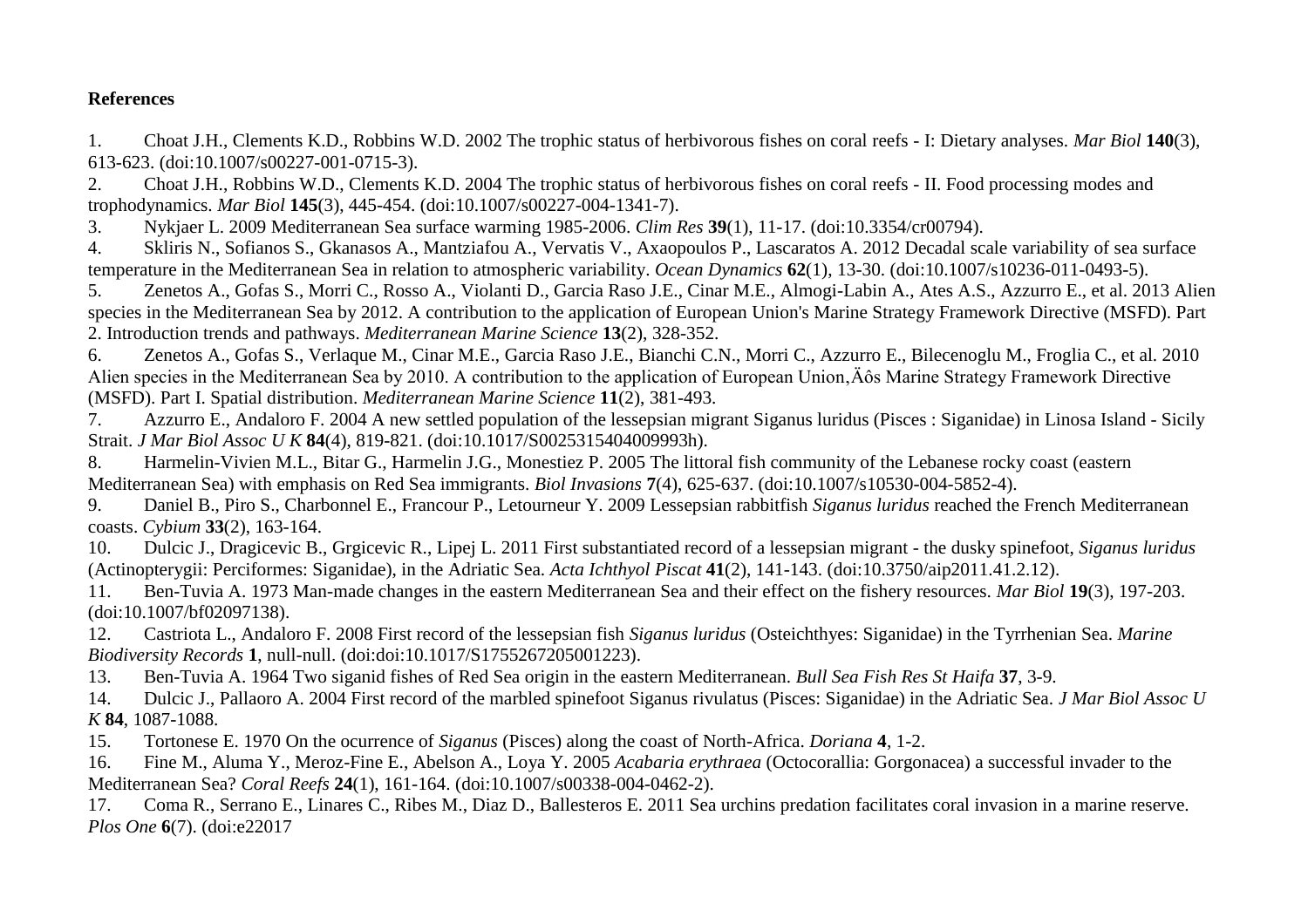10.1371/journal.pone.0022017).

<span id="page-5-0"></span>18. Serrano E., Coma R., Ribes M., Weitzmann B., Garcia M., Ballesteros E. 2013 Rapid Northward Spread of a Zooxanthellate Coral Enhanced by Artificial Structures and Sea Warming in the Western Mediterranean. *Plos One* **8**(1). (doi:e52739

10.1371/journal.pone.0052739).

<span id="page-5-1"></span>19. Sala E., Kizilkaya Z., Yildirim D., Ballesteros E. 2011 Alien Marine Fishes Deplete Algal Biomass in the Eastern Mediterranean. *Plos One* **6**(2), e17356. (doi:e17356

10.1371/journal.pone.0017356).

<span id="page-5-2"></span>20. Vergés A., Tomas F., Cebrian E., Ballesteros E., Kizilkaya Z., Dendrinos P., Karamanlidis A.A., Spiegel D., Sala E. In review Tropical rabbitfish and the deforestation of a warming temperate sea.

<span id="page-5-3"></span>21. Serrano E., Coma R., Ribes M. 2012 A phase shift from macroalgal to coral dominance in the Mediterranean. *Coral Reefs* **31**(4), 1199-1199. (doi:10.1007/s00338-012-0939-3).

<span id="page-5-4"></span>22. Wu L., Cai W., Zhang L., Nakamura H., Timmermann A., Joyce T., McPhaden M.J., Alexander M., Qiu B., Visbeck M., et al. 2012 Enhanced warming over the global subtropical western boundary currents. *Nature Clim Change* **2**(3), 161-166.

(doi:[http://www.nature.com/nclimate/journal/v2/n3/abs/nclimate1353.html -](http://www.nature.com/nclimate/journal/v2/n3/abs/nclimate1353.html#supplementary-information)) supplementary-information).

- <span id="page-5-5"></span>23. Agency J.M. 2008 Global Warming Projection. 59.
- 24. Japan-Meteorological-Agency. 2011 Climate change monitoring report 2010. (p. 98.

<span id="page-5-14"></span>25. Baumann H., Doherty O. 2013 Decadal Changes in the World's Coastal Latitudinal Temperature Gradients. *Plos One* **8**(6), e67596. (doi:10.1371/journal.pone.0067596).

<span id="page-5-6"></span>26. Hirata T., Oguri S., Hirata S., Fukami H., Nakamura Y., Yamaoka K. 2011 Seasonal changes in fish assemblages in an area of hermatypic corals in Yokonami, Tosa Bay, Japan. *Japan J Ichthyol* **58**, 49-64.

<span id="page-5-7"></span>27. Nakamura Y., Feary D.A., Kanda M., Yamaoka K. 2013 Tropical fishes dominate temperate reef fish communities within western Japan. *Plos One* **8**, e81107.

<span id="page-5-12"></span>28. Soeparno, Nakamura Y., Shibuno T., Yamaoka K. 2012 Relationship between pelagic larval duration and abundance of tropical fishes on temperate coasts of Japan. *J Fish Biol* **80**(2), 346-357. (doi:10.1111/j.1095-8649.2011.03175.x).

<span id="page-5-8"></span>29. Soeparno, Nakamura Y., Yamaoka K. 2013 Habitat choice and recruitment of tropical fishes on temperate coasts of Japan. *Environ Biol Fish*, 1-9. (doi:10.1007/s10641-012-0106-2).

<span id="page-5-13"></span>30. Masuda R. 2008 Seasonal and interannual variation of subtidal fish assemblages in Wakasa Bay with reference to the warming trend in the Sea of Japan. *Environ Biol Fish* **82**(4), 387-399. (doi:10.1007/s10641-007-9300-z).

<span id="page-5-9"></span>31. Masuda H., Tsunoda T., Hayashi Y., Nishio S., Hisashi M., Horiuchi S., Nakayama Y. 2000 Decline of afforested *Ecklonia cava* community by grazing of herbivorous fish *Siganus fuscescens*. *Fish Eng (Jpn)* **37**(2), 135-142.

<span id="page-5-11"></span>32. Serisawa Y., Imoto Z., Ishikawa T., Ohno M. 2004 Decline of the *Ecklonia cava* population associated with increased seawater temperatures in Tosa Bay, southern Japan. *Fish Sci* **70**(1), 189-191. (doi:10.1111/j.0919-9268.2004.00788.x).

<span id="page-5-10"></span>33. Nagai S., Yoshida G., Tarutani K. 2011 Change in species composition and distribution of algae in the coastal waters of Western Japan. In *Global warming impacts - case studies on the economy, human health, and on urban and natural environments* (ed. Casalegno S.).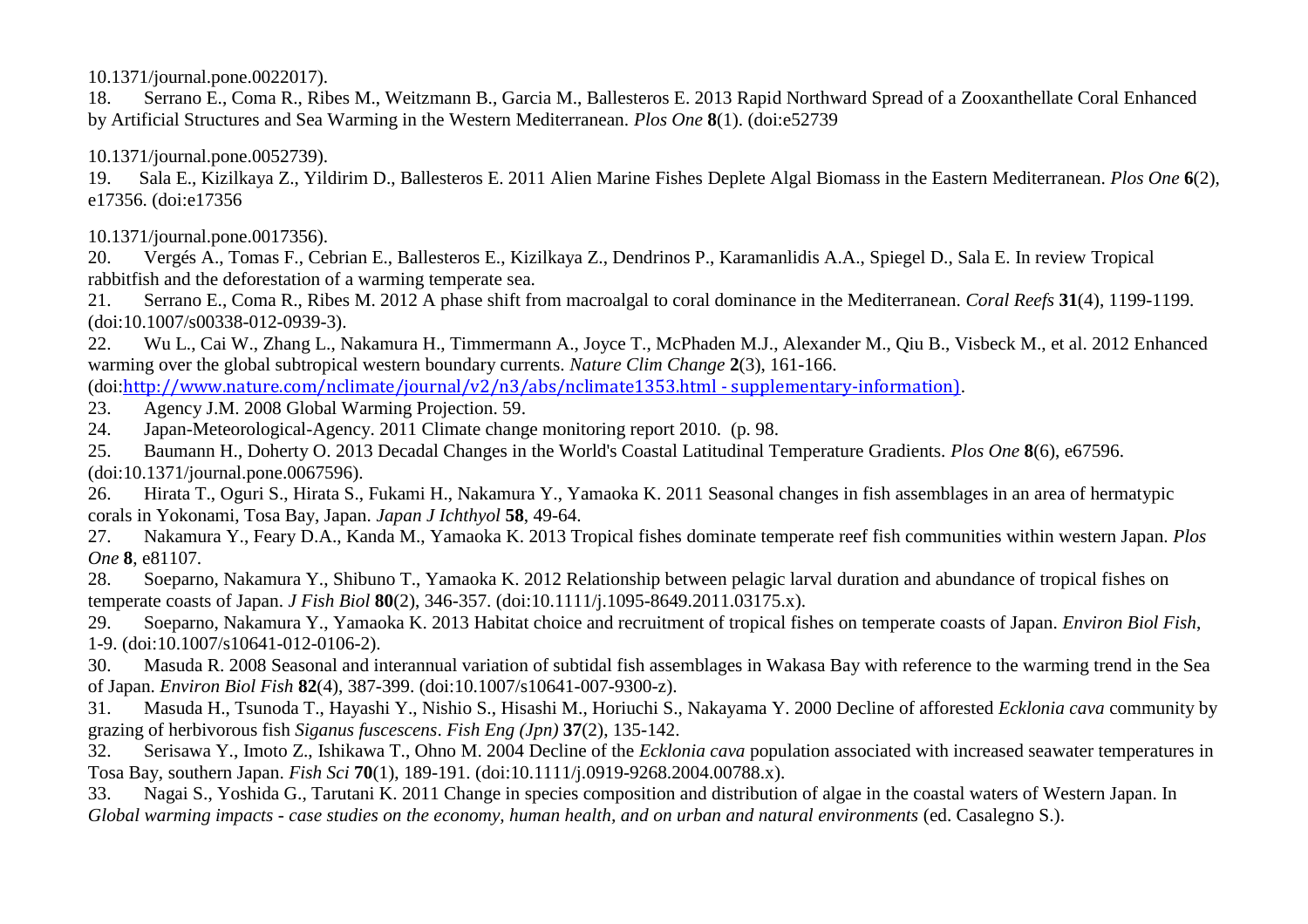<span id="page-6-0"></span>34. Tanaka K., Taino S., Haraguchi H., Prendergast G., Hiraoka M. 2012 Warming off southwestern Japan linked to distributional shifts of subtidal canopy-forming seaweeds. *Ecology and Evolution* **2**(11), 2854-2865. (doi:10.1002/ece3.391).

<span id="page-6-1"></span>35. Yamano H., Sugihara K., Goto K., Kazama T., Yokoyama K., Okuno J. 2012 Ranges of obligate coral-dwelling crabs extend northward as their hosts move north. *Coral Reefs* **31**(3), 663-663. (doi:10.1007/s00338-012-0893-0).

<span id="page-6-2"></span>36. Yamano H., Sugihara K., Nomura K. 2011 Rapid poleward range expansion of tropical reef corals in response to rising sea surface temperatures. *Geophys Res Lett* **38**. (doi:L04601

## 10.1029/2010gl046474).

<span id="page-6-3"></span>37. Yamaguchi A. 2010 Biological aspects of herbivorous fishes in the coastal areas of western Japan. *Bull Fish Res Agen* **32**, 89-94.

<span id="page-6-4"></span>38. Fujita D. 2010 Current status and problems of isoyake in Japan. *Bull Fish Res Agen* **32**(33-42), 89-94.

<span id="page-6-5"></span>39. Terazono Y., Nakamura Y., Imoto Z., Hiraoka M. 2012 Fish response to expanding tropical *Sargassum* beds on the temperate coasts of Japan. *Mar Ecol Prog Ser* **464**, 209-220. (doi:10.3354/meps09873).

<span id="page-6-6"></span>40. Mezaki T., Kubota S. 2012 Changes of hermatypic coral community in coastal sea area of Kochi, high-latitude, Japan. *Aquabiology* **201**, 332- 337.

<span id="page-6-7"></span>41. Fodrie F.J., Heck K.L., Jr., Powers S.P., Graham W.M., Robinson K.L. 2010 Climate-related, decadal-scale assemblage changes of seagrassassociated fishes in the northern Gulf of Mexico. *Global Change Biol* **16**(1), 48-59. (doi:10.1111/j.1365-2486.2009.01889.x).

<span id="page-6-8"></span>42. Parker R.O., Dixon R.L. 1998 Changes in a North Carolina reef fish community after 15 years of intense fishing - Global warming implications. *Trans Am Fish Soc* **127**(6), 908-920. (doi:10.1577/1548-8659(1998)127<0908:ciancr>2.0.co;2).

<span id="page-6-9"></span>43. Avens L., Goshe L., Harms C., Anderson E., Goodman Hall A., Cluse W., Godfrey M., Braun-McNeill J., Stacy B., Bailey R., et al. 2012 Population characteristics, age structure, and growth dynamics of neritic juvenile green turtles in the northeastern Gulf of Mexico. *Mar Ecol Prog Ser* **458**, 213-229. (doi:10.3354/meps09720).

<span id="page-6-10"></span>44. Foley A.M., Singel K.E., Dutton P.H., Summers T.M., Redlow A.E., Lessman J. 2007 Characteristics of a Green Turtle (Chelonia mydas) Assemblage in Northwestern Florida Determined During a Hypothermic Stunning Event. *Gulf Mex Sci* **2**, 131-143.

<span id="page-6-11"></span>45. Fertl D., Schiro A.J., Regan G.T., Beck C.A., Adimey N., Price-May A., Amos A., Worthy G.A.J., Crossland R. 2005 Manatee occurrence in the northern Gulf of Mexico, West of Florida. *Gulf Caribb Res* **17**, 69-94.

<span id="page-6-12"></span>46. Pabody C.M., Carmichael R.H., Rice L., Ross M. 2009 A new sighting network add to 20 years of historical data on fringe West Indian Manatee (*Trichechus manatus*) populations in Alabama waters. *Gulf Mex Sci* **1**, 52-61.

<span id="page-6-13"></span>47. Precht W.F., Aronson R.B. 2004 Climate flickers and range shifts of reef corals. *Front Ecol Environ* **2**(6), 307-314. (doi:10.1890/1540- 9295(2004)002[0307:cfarso]2.0.co;2).

<span id="page-6-14"></span>48. Prado P., Heck K.L. 2011 Seagrass selection by omnivorous and herbivorous consumers: determining factors. *Marine Ecology-Progress Series* **429**, 45-55. (doi:10.3354/meps09076).

<span id="page-6-15"></span>49. Hill K.L., Rintoul S.R., Ridgway K.R., Oke P.R. 2011 Decadal changes in the South Pacific western boundary current system revealed in observations and ocean state estimates. *Journal of Geophysical Research-Oceans* **116**. (doi:C01009

## 10.1029/2009jc005926).

<span id="page-6-16"></span>50. Hill K.L., Rintoul S.R., Coleman R., Ridgway K.R. 2008 Wind forced low frequency variability of the East Australia Current. *Geophys Res Lett* **35**(8). (doi:L08602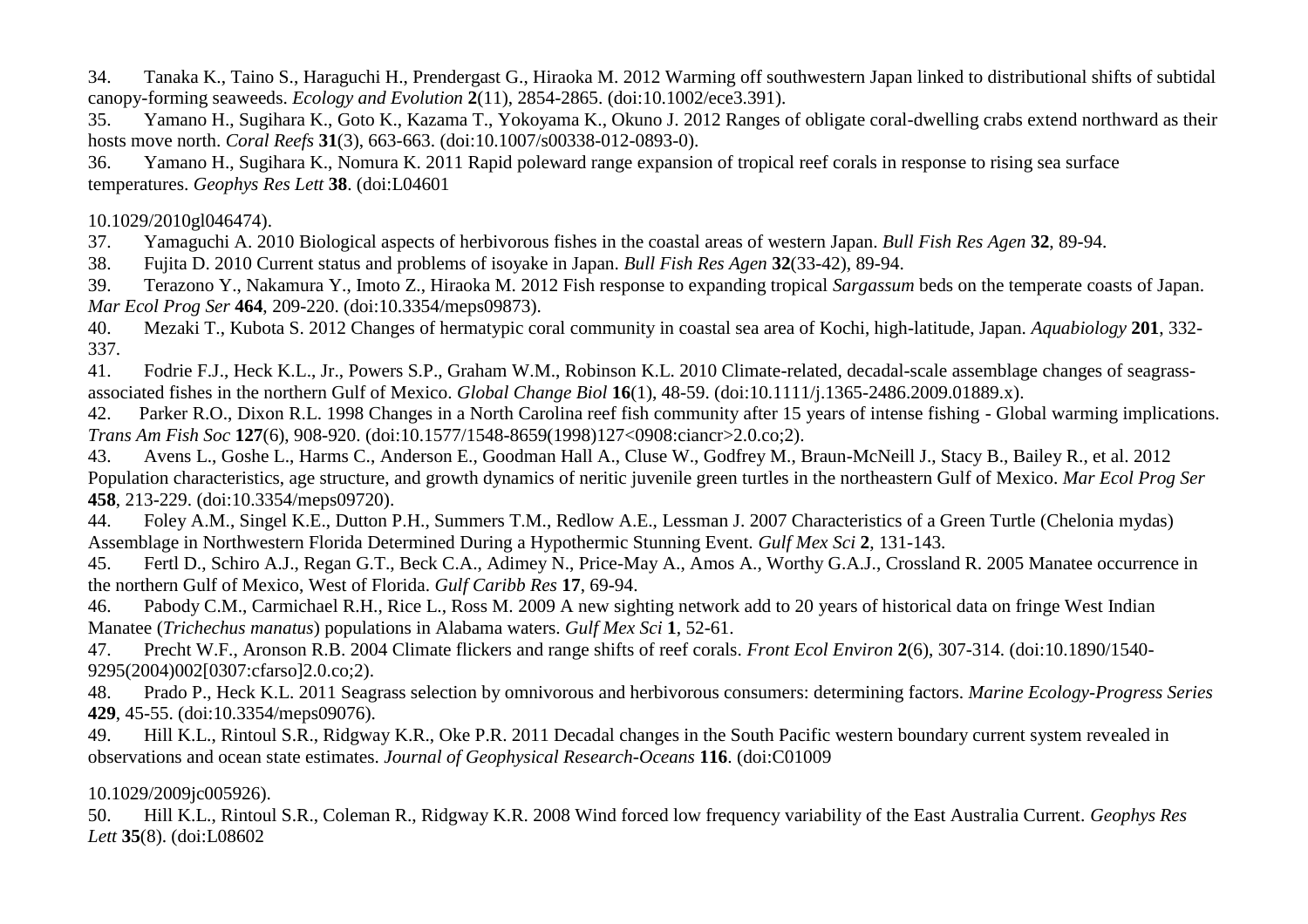10.1029/2007gl032912).

<span id="page-7-0"></span>51. Ridgway K.R. 2007 Long-term trend and decadal variability of the southward penetration of the East Australian Current. *Geophys Res Lett* **34**(13), L13613. (doi:10.1029/2007gl030393).

<span id="page-7-1"></span>52. Booth D. Unpublished database.

<span id="page-7-2"></span>53. Booth D.J., Figueira W.F., Gregson M.A., Brown L., Beretta G. 2007 Occurrence of tropical fishes in temperate southeastern Australia: Role of the East Australian Current. *Estuarine, coastal and shelf science* **72**, 102-114. (doi:10.1016/j.ecss.2006.10.003).

<span id="page-7-3"></span>54. Kuiter R.H. 1976 The expatriate reef fishes of Montague Island. (Report for the Australian Museum.

<span id="page-7-4"></span>55. Silberschneider V., Booth D.J. 2001 Resource use by Enneapterygius rufopileus and other rockpool fishes. *Environ Biol Fish* **61**(2), 195-204. (doi:10.1023/a:1011032514604).

<span id="page-7-5"></span>56. Cruz D. Pers obs.

<span id="page-7-6"></span>57. Millar A.J.K. 2007 Flindersian and Peronian provinces. In *Algae of Australia: Introduction* (ed. Study A.B.R.), pp. 554-559. Canberra.

<span id="page-7-7"></span>58. Connolly R.M. 2012 Seagrass. In *Marine climate change impacts and adaptation record card for Australia 2012* (eds. Poloczanska E.S., Hobday A.J., Richardson A.J.), NCCARF Publication

<span id="page-7-8"></span>59. Baird A.H., Sommer B., Madin J.S. 2012 Pole-ward range expansion of *Acropora* spp. along the east coast of Australia. *Coral Reefs* **31**(4), 1063-1063. (doi:10.1007/s00338-012-0928-6).

<span id="page-7-9"></span>60. Johnson C.R., Banks S.C., Barrett N.S., Cazassus F., Dunstan P.K., Edgar G.J., Frusher S.D., Gardner C., Haddon M., Helidoniotis F., et al. 2011 Climate change cascades: Shifts in oceanography, species' ranges and subtidal marine community dynamics in eastern Tasmania. *J Exp Mar Biol Ecol* **400**(1-2), 17-32. (doi:10.1016/j.jembe.2011.02.032).

61. Ling S.D. 2008 Range expansion of a habitat-modifying species leads to loss of taxonomic diversity: a new and impoverished reef state. *Oecologia* **156**(4), 883-894. (doi:10.1007/s00442-008-1043-9).

62. Ling S.D., Johnson C.R., Ridgway K., Hobday A.J., Haddon M. 2009 Climate-driven range extension of a sea urchin: inferring future trends by analysis of recent population dynamics. *Global Change Biol* **15**(3), 719-731. (doi:10.1111/j.1365-2486.2008.01734.x).

<span id="page-7-10"></span>63. Pearce A.F., Feng M. 2007 Observations of warming on the Western Australian continental shelf. *Mar Freshw Res* **58**(914-920).

64. Feng M., McPhaden M.J., Xie S.-P., Hafner J. 2013 La Niña forces unprecedented Leeuwin Current warming in 2011. *Scientific Reports* **3**(1277). (doi:10.1038/srep01277).

<span id="page-7-14"></span>65. Wernberg T., Smale D.A., Tuya F., Thomsen M.S., Langlois T.J., de Bettignies T., Bennett S., Rousseaux C.S. 2013 An extreme climatic event alters marine ecosystem structure in a global biodiversity hotspot. *Nature Clim Change* **3**, 78-82.

(doi:[http://www.nature.com/nclimate/journal/vaop/ncurrent/abs/nclimate1627.html -](http://www.nature.com/nclimate/journal/vaop/ncurrent/abs/nclimate1627.html#supplementary-information)) supplementary-information).

66. Zinke J., Rountrey A., Feng M., Xie S.P., Dissard D., Rankenburg K., Lough J.M., McCulloch M.T. 2014 Corals record long-term Leeuwin current variability including Ningaloo Niño/Niña since 1795. *Nat Commun* **5**. (doi:10.1038/ncomms4607).

<span id="page-7-11"></span>67. Hutchins J.B. 1991 Dispersal of tropical fishes to temperate seas in the southern hemisphere. . *J R Soc West Aust* **74**, 79 – 84.

<span id="page-7-12"></span>68. Hutchins J.B., Pearce A.F. 1994 Influence of the Leeuwin Current on recruitment of tropical reef fishes at Rottnest Island, Western Australia. *Bull Mar Sci* **54**(1), 245-255.

<span id="page-7-13"></span>69. REDMAP. 2013 Range Extension Database and Mapping project (